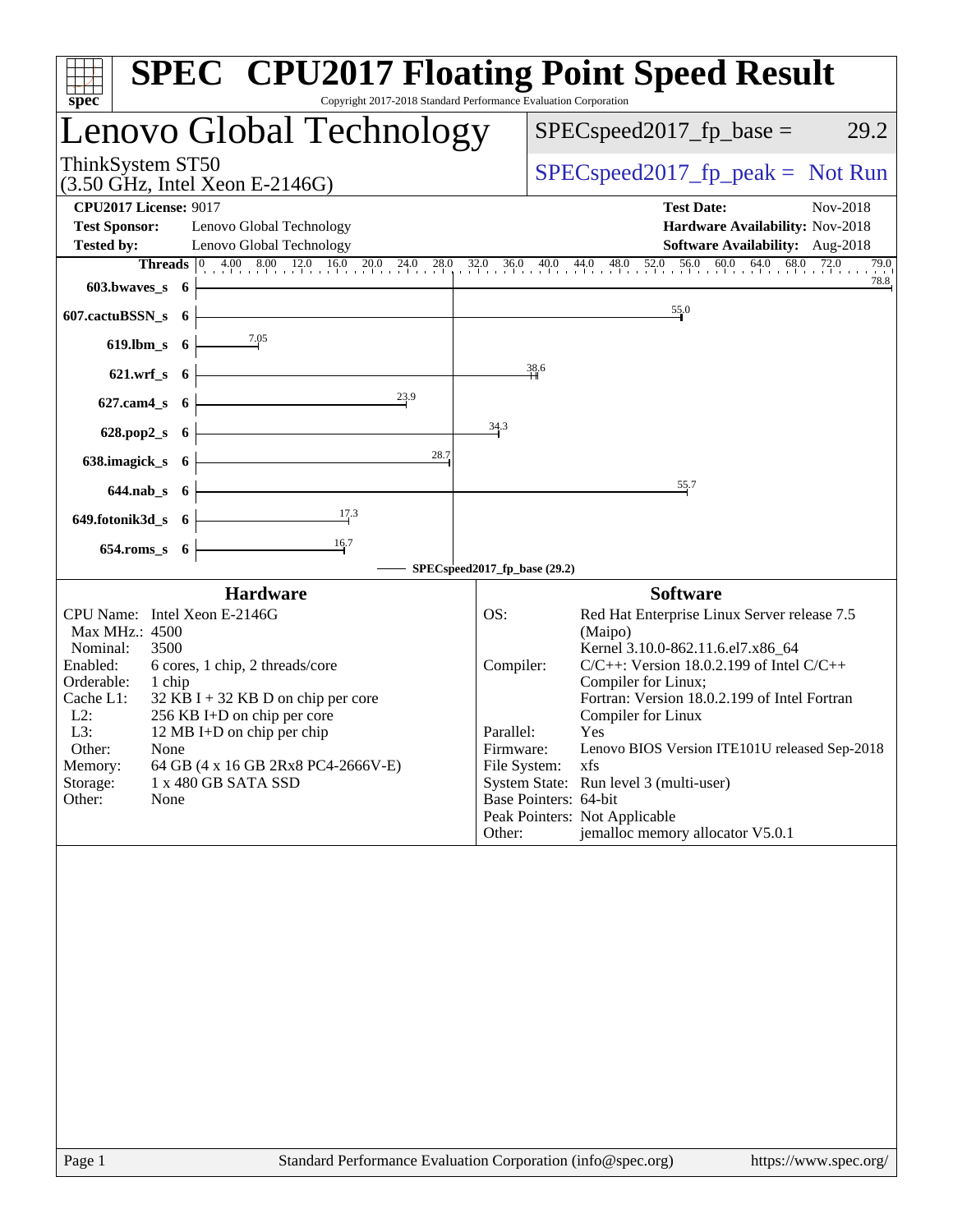

#### **[SPEC CPU2017 Floating Point Speed Result](http://www.spec.org/auto/cpu2017/Docs/result-fields.html#SPECCPU2017FloatingPointSpeedResult)** Copyright 2017-2018 Standard Performance Evaluation Corporation

## Lenovo Global Technology

(3.50 GHz, Intel Xeon E-2146G)

ThinkSystem ST50  $SPEC speed2017$  [p\_peak = Not Run

 $SPEC speed2017_fp\_base = 29.2$ 

**[Test Sponsor:](http://www.spec.org/auto/cpu2017/Docs/result-fields.html#TestSponsor)** Lenovo Global Technology **[Hardware Availability:](http://www.spec.org/auto/cpu2017/Docs/result-fields.html#HardwareAvailability)** Nov-2018 **[Tested by:](http://www.spec.org/auto/cpu2017/Docs/result-fields.html#Testedby)** Lenovo Global Technology **[Software Availability:](http://www.spec.org/auto/cpu2017/Docs/result-fields.html#SoftwareAvailability)** Aug-2018

**[CPU2017 License:](http://www.spec.org/auto/cpu2017/Docs/result-fields.html#CPU2017License)** 9017 **[Test Date:](http://www.spec.org/auto/cpu2017/Docs/result-fields.html#TestDate)** Nov-2018

#### **[Results Table](http://www.spec.org/auto/cpu2017/Docs/result-fields.html#ResultsTable)**

|                                    | <b>Base</b>                |                |                |                | <b>Peak</b> |                |       |                |                |              |                |              |                |              |
|------------------------------------|----------------------------|----------------|----------------|----------------|-------------|----------------|-------|----------------|----------------|--------------|----------------|--------------|----------------|--------------|
| <b>Benchmark</b>                   | <b>Threads</b>             | <b>Seconds</b> | Ratio          | <b>Seconds</b> | Ratio       | <b>Seconds</b> | Ratio | <b>Threads</b> | <b>Seconds</b> | <b>Ratio</b> | <b>Seconds</b> | <b>Ratio</b> | <b>Seconds</b> | <b>Ratio</b> |
| 603.bwayes s                       | 6                          | 748            | 78.9           | 748            | 78.8        | 748            | 78.8  |                |                |              |                |              |                |              |
| 607.cactuBSSN s                    | 6                          | 303            | 55.0           | <u>303</u>     | 55.0        | 302            | 55.1  |                |                |              |                |              |                |              |
| $619.$ lbm s                       | 6                          | 743            | 7.05           | 742            | 7.06        | 743            | 7.05  |                |                |              |                |              |                |              |
| $621.wrf$ s                        | 6                          | 342            | 38.7           | 343            | 38.6        | 349            | 37.9  |                |                |              |                |              |                |              |
| $627$ .cam $4$ <sub>s</sub>        | 6                          | 371            | 23.9           | 372            | 23.9        | 372            | 23.8  |                |                |              |                |              |                |              |
| $628.pop2_s$                       | 6                          | 345            | 34.4           | 346            | 34.3        | 346            | 34.3  |                |                |              |                |              |                |              |
| 638.imagick_s                      | 6                          | 503            | 28.7           | 504            | 28.6        | 502            | 28.7  |                |                |              |                |              |                |              |
| $644$ .nab s                       | 6                          | 314            | 55.7           | 314            | 55.7        | 314            | 55.6  |                |                |              |                |              |                |              |
| 649.fotonik3d s                    | 6                          | 526            | <u>17.3</u>    | 526            | 17.3        | 526            | 17.3  |                |                |              |                |              |                |              |
| $654$ .roms s                      | 6                          | 941            | <b>16.7</b>    | 942            | 16.7        | 938            | 16.8  |                |                |              |                |              |                |              |
| $SPEC speed2017$ fp base =<br>29.2 |                            |                |                |                |             |                |       |                |                |              |                |              |                |              |
|                                    | $SPECspeed2017_fp\_peak =$ |                | <b>Not Run</b> |                |             |                |       |                |                |              |                |              |                |              |

Results appear in the [order in which they were run.](http://www.spec.org/auto/cpu2017/Docs/result-fields.html#RunOrder) Bold underlined text [indicates a median measurement](http://www.spec.org/auto/cpu2017/Docs/result-fields.html#Median).

#### **[Operating System Notes](http://www.spec.org/auto/cpu2017/Docs/result-fields.html#OperatingSystemNotes)**

Stack size set to unlimited using "ulimit -s unlimited"

### **[General Notes](http://www.spec.org/auto/cpu2017/Docs/result-fields.html#GeneralNotes)**

Environment variables set by runcpu before the start of the run: KMP\_AFFINITY = "granularity=fine,compact,1,0" LD\_LIBRARY\_PATH = "/home/cpu2017-1.0.5-ic18.0u2/lib/ia32:/home/cpu2017-1.0.5-ic18.0u2/lib/intel64" LD\_LIBRARY\_PATH = "\$LD\_LIBRARY\_PATH:/home/cpu2017-1.0.5-ic18.0u2/je5.0.1-32:/home/cpu2017-1.0.5-ic18.0u2/je5.0.1-64" OMP\_STACKSIZE = "192M"

 Binaries compiled on a system with 1x Intel Core i7-6700K CPU + 32GB RAM memory using Redhat Enterprise Linux 7.5 Transparent Huge Pages enabled by default Prior to runcpu invocation Filesystem page cache synced and cleared with: sync; echo 3> /proc/sys/vm/drop\_caches Yes: The test sponsor attests, as of date of publication, that CVE-2017-5754 (Meltdown) is mitigated in the system as tested and documented. Yes: The test sponsor attests, as of date of publication, that CVE-2017-5753 (Spectre variant 1) is mitigated in the system as tested and documented. Yes: The test sponsor attests, as of date of publication, that CVE-2017-5715 (Spectre variant 2) is mitigated in the system as tested and documented. jemalloc, a general purpose malloc implementation built with the RedHat Enterprise 7.5, and the system compiler gcc 4.8.5 sources available from jemalloc.net or <https://github.com/jemalloc/jemalloc/releases>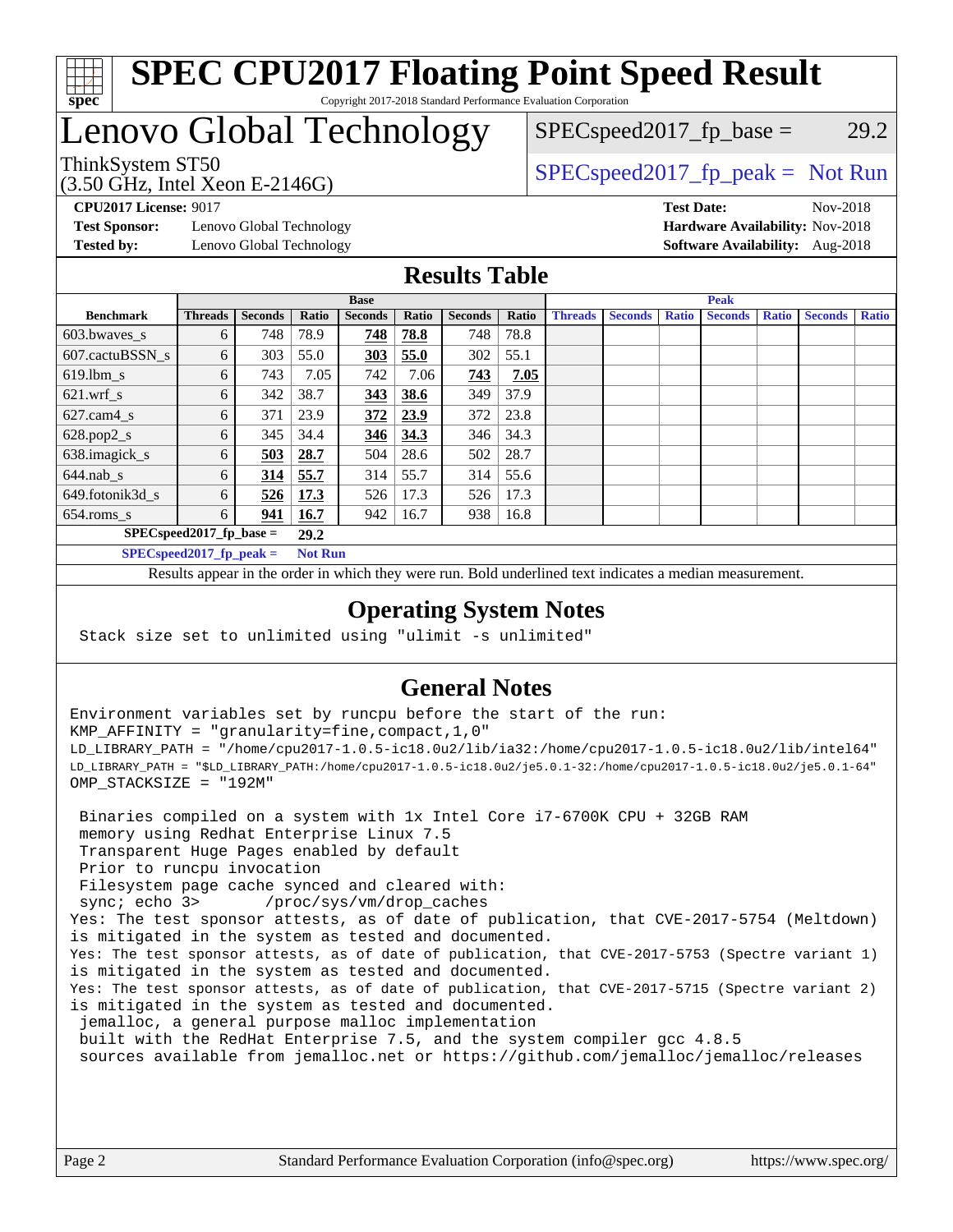| <b>SPEC CPU2017 Floating Point Speed Result</b><br>Copyright 2017-2018 Standard Performance Evaluation Corporation                                                                                                                                                                                                                                                                                                |                                                                                                                                                                                                                                |                                                                                                                                                                                                  |                                                                                |  |  |  |
|-------------------------------------------------------------------------------------------------------------------------------------------------------------------------------------------------------------------------------------------------------------------------------------------------------------------------------------------------------------------------------------------------------------------|--------------------------------------------------------------------------------------------------------------------------------------------------------------------------------------------------------------------------------|--------------------------------------------------------------------------------------------------------------------------------------------------------------------------------------------------|--------------------------------------------------------------------------------|--|--|--|
| spec <sup>®</sup><br>Lenovo Global Technology                                                                                                                                                                                                                                                                                                                                                                     |                                                                                                                                                                                                                                | $SPEC speed2017fp base =$                                                                                                                                                                        | 29.2                                                                           |  |  |  |
| ThinkSystem ST50<br>$(3.50 \text{ GHz}, \text{Intel Xeon E-2146G})$                                                                                                                                                                                                                                                                                                                                               |                                                                                                                                                                                                                                | $SPEC speed2017fr peak = Not Run$                                                                                                                                                                |                                                                                |  |  |  |
| <b>CPU2017 License: 9017</b><br><b>Test Sponsor:</b><br>Lenovo Global Technology<br><b>Tested by:</b><br>Lenovo Global Technology                                                                                                                                                                                                                                                                                 |                                                                                                                                                                                                                                | <b>Test Date:</b>                                                                                                                                                                                | Nov-2018<br>Hardware Availability: Nov-2018<br>Software Availability: Aug-2018 |  |  |  |
|                                                                                                                                                                                                                                                                                                                                                                                                                   | <b>Platform Notes</b>                                                                                                                                                                                                          |                                                                                                                                                                                                  |                                                                                |  |  |  |
| Sysinfo program /home/cpu2017-1.0.5-ic18.0u2/bin/sysinfo<br>Rev: r5974 of 2018-05-19 9bcde8f2999c33d61f64985e45859ea9<br>running on st50 Wed Nov 14 18:55:49 2018                                                                                                                                                                                                                                                 |                                                                                                                                                                                                                                |                                                                                                                                                                                                  |                                                                                |  |  |  |
| SUT (System Under Test) info as seen by some common utilities.<br>For more information on this section, see<br>https://www.spec.org/cpu2017/Docs/config.html#sysinfo                                                                                                                                                                                                                                              |                                                                                                                                                                                                                                |                                                                                                                                                                                                  |                                                                                |  |  |  |
| From /proc/cpuinfo<br>model name : Intel(R) Xeon(R) E-2146G CPU @ 3.50GHz<br>1 "physical id"s (chips)<br>12 "processors"                                                                                                                                                                                                                                                                                          |                                                                                                                                                                                                                                |                                                                                                                                                                                                  |                                                                                |  |  |  |
| cores, siblings (Caution: counting these is hw and system dependent. The following<br>excerpts from /proc/cpuinfo might not be reliable. Use with caution.)<br>cpu cores : 6<br>siblings : 12<br>physical 0: cores 0 1 2 3 4 5                                                                                                                                                                                    |                                                                                                                                                                                                                                |                                                                                                                                                                                                  |                                                                                |  |  |  |
| Architecture:<br>$CPU$ op-mode( $s$ ):<br>Byte Order:<br>CPU(s):<br>On-line CPU(s) list:<br>Thread(s) per core:<br>$Core(s)$ per socket:<br>Socket(s):<br>NUMA $node(s)$ :<br>Vendor ID:<br>CPU family:<br>Model:<br>Model name:<br>Stepping:<br>CPU MHz:<br>CPU max MHz:<br>CPU min MHz:<br>BogoMIPS:<br>Virtualization:<br>Lld cache:<br>Lli cache:<br>$L2$ cache:<br>L3 cache:<br>NUMA node0 CPU(s):<br>Flags: | x86 64<br>$32$ -bit, $64$ -bit<br>Little Endian<br>12<br>$0 - 11$<br>2<br>6<br>1<br>1<br>GenuineIntel<br>6<br>158<br>10<br>899.993<br>4500.0000<br>800,0000<br>7008.00<br>$VT - x$<br>32K<br>32K<br>256K<br>12288K<br>$0 - 11$ | $Intel(R) Xeon(R) E-2146G CPU @ 3.50GHz$<br>fpu vme de pse tsc msr pae mce cx8 apic sep mtrr pge mca cmov<br>pat pse36 clflush dts acpi mmx fxsr sse sse2 ss ht tm pbe syscall nx pdpelgb rdtscp |                                                                                |  |  |  |
| lm constant_tsc art arch_perfmon pebs bts rep_good nopl xtopology nonstop_tsc<br>aperfmperf eagerfpu pni pclmulqdq dtes64 monitor ds_cpl vmx smx est tm2 ssse3 sdbg                                                                                                                                                                                                                                               |                                                                                                                                                                                                                                |                                                                                                                                                                                                  |                                                                                |  |  |  |
| Page 3                                                                                                                                                                                                                                                                                                                                                                                                            | (Continued on next page)                                                                                                                                                                                                       | Standard Performance Evaluation Corporation (info@spec.org)                                                                                                                                      | https://www.spec.org/                                                          |  |  |  |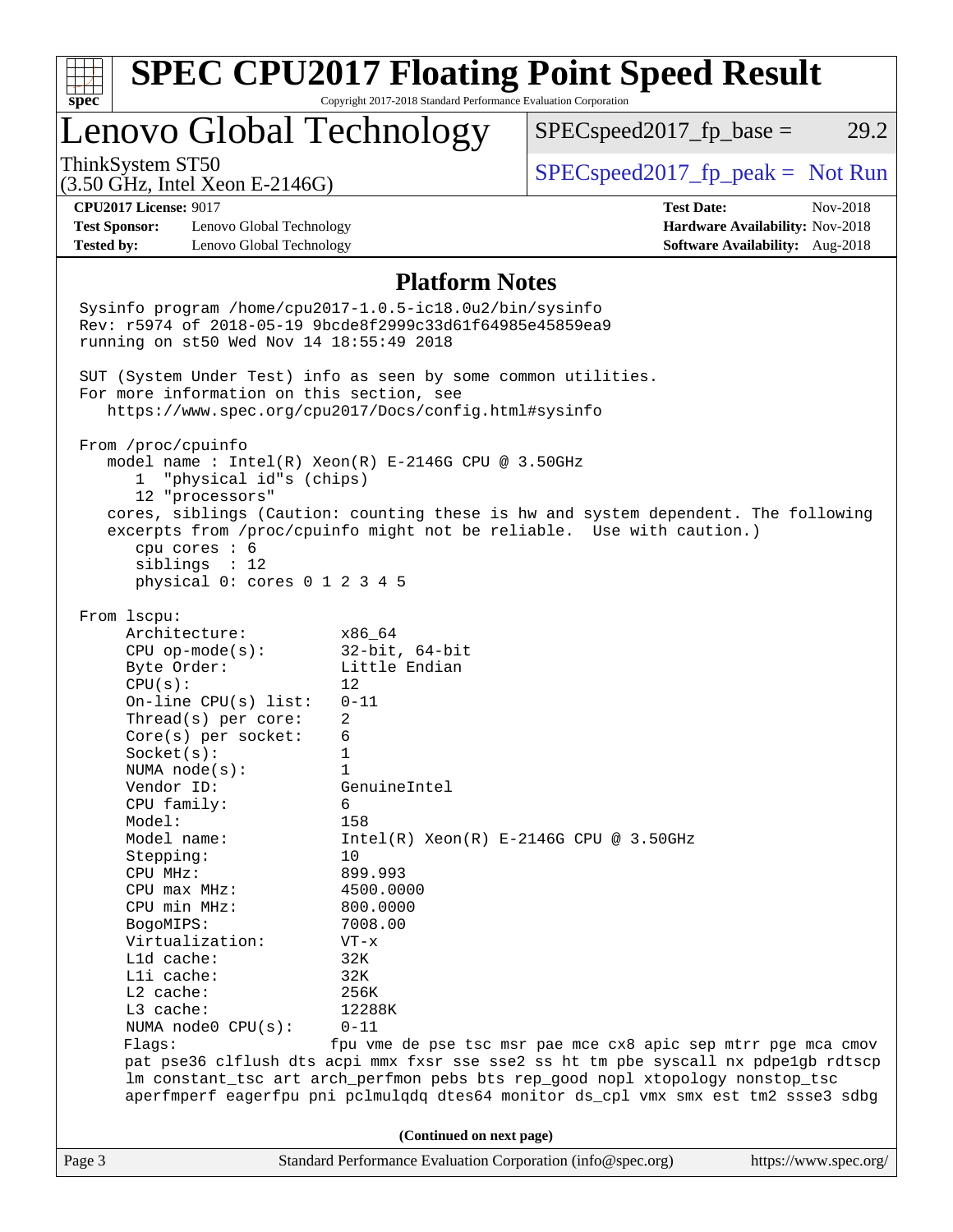| <b>SPEC CPU2017 Floating Point Speed Result</b><br>spec <sup>®</sup><br>Copyright 2017-2018 Standard Performance Evaluation Corporation |                                                                                   |                                   |                                        |          |  |  |  |
|-----------------------------------------------------------------------------------------------------------------------------------------|-----------------------------------------------------------------------------------|-----------------------------------|----------------------------------------|----------|--|--|--|
|                                                                                                                                         | Lenovo Global Technology                                                          | $SPEC speed2017$ _fp_base =       |                                        | 29.2     |  |  |  |
| ThinkSystem ST50                                                                                                                        | $(3.50 \text{ GHz}, \text{Intel Xeon E-2146G})$                                   | $SPEC speed2017fr peak = Not Run$ |                                        |          |  |  |  |
| <b>CPU2017 License: 9017</b>                                                                                                            |                                                                                   |                                   | <b>Test Date:</b>                      | Nov-2018 |  |  |  |
| <b>Test Sponsor:</b>                                                                                                                    | Lenovo Global Technology                                                          |                                   | Hardware Availability: Nov-2018        |          |  |  |  |
| <b>Tested by:</b>                                                                                                                       | Lenovo Global Technology                                                          |                                   | <b>Software Availability:</b> Aug-2018 |          |  |  |  |
| <b>Platform Notes (Continued)</b><br>fma cx16 xtpr pdcm pcid sse4_1 sse4_2 x2apic movbe popcnt tsc_deadline_timer aes                   |                                                                                   |                                   |                                        |          |  |  |  |
|                                                                                                                                         | xsave avx f16c rdrand lahf lm abm 3dnowprefetch epb intel pt ssbd ibrs ibpb stibp |                                   |                                        |          |  |  |  |

 xsave avx f16c rdrand lahf\_lm abm 3dnowprefetch epb intel\_pt ssbd ibrs ibpb stibp tpr\_shadow vnmi flexpriority ept vpid fsgsbase tsc\_adjust bmi1 hle avx2 smep bmi2 erms invpcid rtm mpx rdseed adx smap clflushopt xsaveopt xsavec xgetbv1 dtherm ida arat pln pts hwp hwp\_notify hwp\_act\_window hwp\_epp spec\_ctrl intel\_stibp flush\_l1d /proc/cpuinfo cache data cache size : 12288 KB From numactl --hardware WARNING: a numactl 'node' might or might not correspond to a physical chip. available: 1 nodes (0) node 0 cpus: 0 1 2 3 4 5 6 7 8 9 10 11 node 0 size: 65371 MB node 0 free: 62860 MB node distances: node 0 0: 10 From /proc/meminfo MemTotal: 65807636 kB HugePages\_Total: 0 Hugepagesize: 2048 kB From /etc/\*release\* /etc/\*version\* os-release: NAME="Red Hat Enterprise Linux Server" VERSION="7.5 (Maipo)" ID="rhel" ID\_LIKE="fedora" VARIANT="Server" VARIANT\_ID="server" VERSION\_ID="7.5" PRETTY\_NAME="Red Hat Enterprise Linux Server 7.5 (Maipo)" redhat-release: Red Hat Enterprise Linux Server release 7.5 (Maipo) system-release: Red Hat Enterprise Linux Server release 7.5 (Maipo) system-release-cpe: cpe:/o:redhat:enterprise\_linux:7.5:ga:server uname -a: Linux st50 3.10.0-862.11.6.el7.x86\_64 #1 SMP Fri Aug 10 16:55:11 UTC 2018 x86\_64 x86\_64 x86\_64 GNU/Linux Kernel self-reported vulnerability status: CVE-2017-5754 (Meltdown): Mitigation: PTI CVE-2017-5753 (Spectre variant 1): Mitigation: Load fences, \_\_user pointer sanitization CVE-2017-5715 (Spectre variant 2): Mitigation: IBRS (kernel) **(Continued on next page)**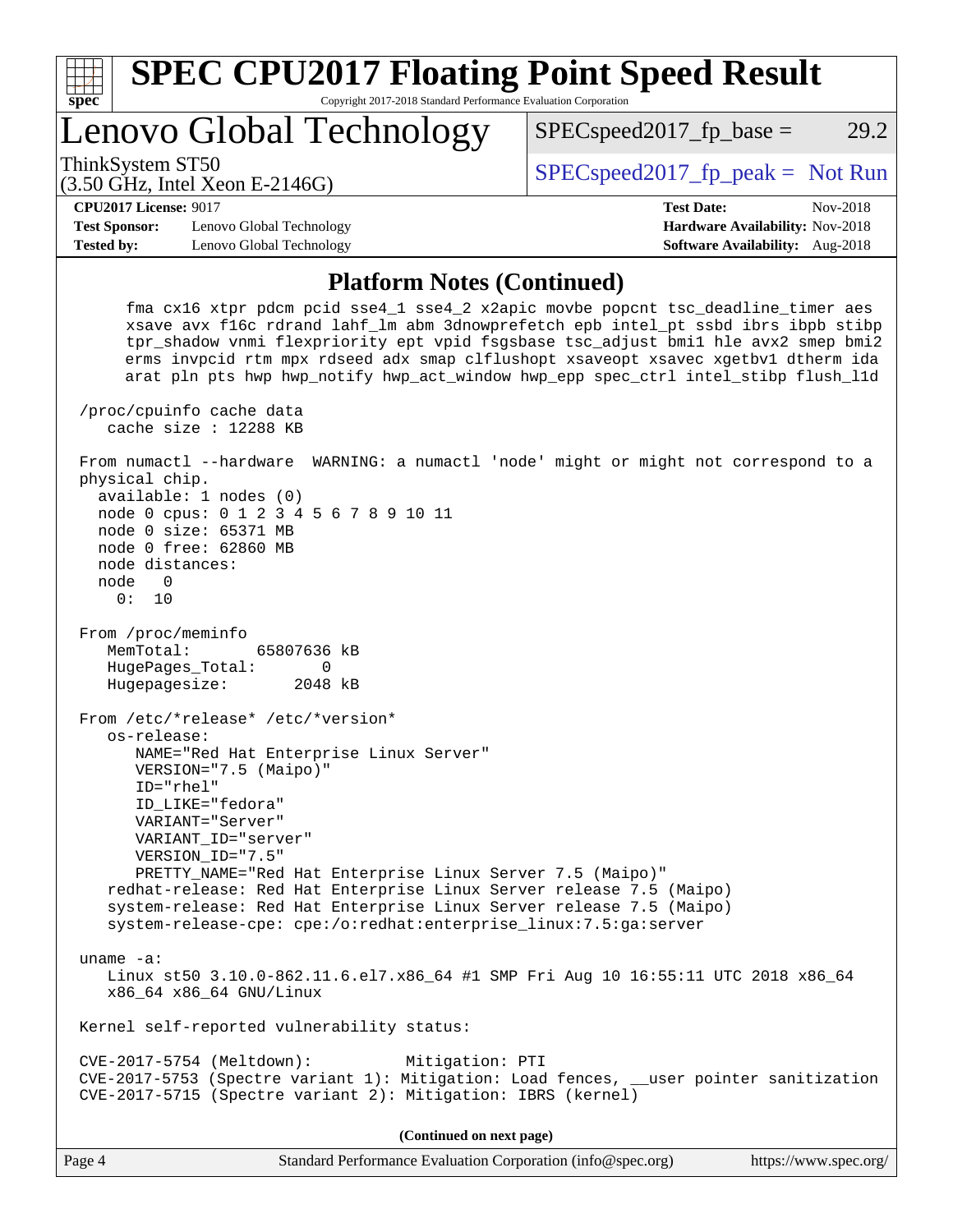| spec <sup>®</sup>                                                                                | <b>SPEC CPU2017 Floating Point Speed Result</b>                                                                                                                                                                                                                                                                 | Copyright 2017-2018 Standard Performance Evaluation Corporation |                          |                                     |                                                                                                |                       |
|--------------------------------------------------------------------------------------------------|-----------------------------------------------------------------------------------------------------------------------------------------------------------------------------------------------------------------------------------------------------------------------------------------------------------------|-----------------------------------------------------------------|--------------------------|-------------------------------------|------------------------------------------------------------------------------------------------|-----------------------|
|                                                                                                  | Lenovo Global Technology                                                                                                                                                                                                                                                                                        |                                                                 |                          | $SPEC speed2017fp base =$           |                                                                                                | 29.2                  |
| ThinkSystem ST50                                                                                 | $(3.50 \text{ GHz}, \text{Intel Xeon E-2146G})$                                                                                                                                                                                                                                                                 |                                                                 |                          | $SPEC speed2017_fp\_peak = Not Run$ |                                                                                                |                       |
| <b>CPU2017 License: 9017</b><br><b>Test Sponsor:</b><br><b>Tested by:</b>                        | Lenovo Global Technology<br>Lenovo Global Technology                                                                                                                                                                                                                                                            |                                                                 |                          |                                     | <b>Test Date:</b><br>Hardware Availability: Nov-2018<br><b>Software Availability:</b> Aug-2018 | Nov-2018              |
|                                                                                                  |                                                                                                                                                                                                                                                                                                                 | <b>Platform Notes (Continued)</b>                               |                          |                                     |                                                                                                |                       |
|                                                                                                  | run-level 3 Nov 14 16:37                                                                                                                                                                                                                                                                                        |                                                                 |                          |                                     |                                                                                                |                       |
|                                                                                                  | SPEC is set to: /home/cpu2017-1.0.5-ic18.0u2<br>Filesystem Type Size Used Avail Use% Mounted on<br>/dev/sda2 xfs 381G 14G 367G<br>Additional information from dmidecode follows. WARNING: Use caution when you interpret<br>this section. The 'dmidecode' program reads system data which is "intended to allow |                                                                 | 4% /home                 |                                     |                                                                                                |                       |
| Memory:                                                                                          | hardware to be accurately determined", but the intent may not be met, as there are<br>frequent changes to hardware, firmware, and the "DMTF SMBIOS" standard.<br>BIOS LENOVO ITE101U 09/12/2018                                                                                                                 |                                                                 |                          |                                     |                                                                                                |                       |
|                                                                                                  | 4x SK Hynix HMA82GU7CJR8N-VK 16 GB 2 rank 2667<br>(End of data from sysinfo program)                                                                                                                                                                                                                            |                                                                 |                          |                                     |                                                                                                |                       |
|                                                                                                  |                                                                                                                                                                                                                                                                                                                 | <b>Compiler Version Notes</b>                                   |                          |                                     |                                                                                                |                       |
|                                                                                                  | CC 619.1bm_s(base) 638.imagick_s(base) 644.nab_s(base)                                                                                                                                                                                                                                                          |                                                                 |                          |                                     |                                                                                                |                       |
|                                                                                                  | icc (ICC) 18.0.2 20180210<br>Copyright (C) 1985-2018 Intel Corporation. All rights reserved.                                                                                                                                                                                                                    |                                                                 |                          |                                     |                                                                                                |                       |
| FC.                                                                                              | 607.cactuBSSN s(base)                                                                                                                                                                                                                                                                                           |                                                                 |                          |                                     |                                                                                                |                       |
|                                                                                                  | icpc (ICC) 18.0.2 20180210<br>Copyright (C) 1985-2018 Intel Corporation. All rights reserved.<br>icc (ICC) 18.0.2 20180210                                                                                                                                                                                      |                                                                 |                          |                                     |                                                                                                |                       |
| Copyright (C) 1985-2018 Intel Corporation. All rights reserved.<br>ifort (IFORT) 18.0.2 20180210 |                                                                                                                                                                                                                                                                                                                 |                                                                 |                          |                                     |                                                                                                |                       |
|                                                                                                  | Copyright (C) 1985-2018 Intel Corporation. All rights reserved.                                                                                                                                                                                                                                                 |                                                                 |                          |                                     |                                                                                                |                       |
|                                                                                                  | FC 603.bwaves_s(base) 649.fotonik3d_s(base) 654.roms_s(base)                                                                                                                                                                                                                                                    |                                                                 |                          |                                     |                                                                                                |                       |
|                                                                                                  | ifort (IFORT) 18.0.2 20180210<br>Copyright (C) 1985-2018 Intel Corporation. All rights reserved.                                                                                                                                                                                                                |                                                                 |                          |                                     |                                                                                                |                       |
|                                                                                                  | $CC$ 621.wrf_s(base) 627.cam4_s(base) 628.pop2_s(base)                                                                                                                                                                                                                                                          |                                                                 |                          |                                     |                                                                                                |                       |
|                                                                                                  |                                                                                                                                                                                                                                                                                                                 |                                                                 | (Continued on next page) |                                     |                                                                                                |                       |
| Page 5                                                                                           |                                                                                                                                                                                                                                                                                                                 | Standard Performance Evaluation Corporation (info@spec.org)     |                          |                                     |                                                                                                | https://www.spec.org/ |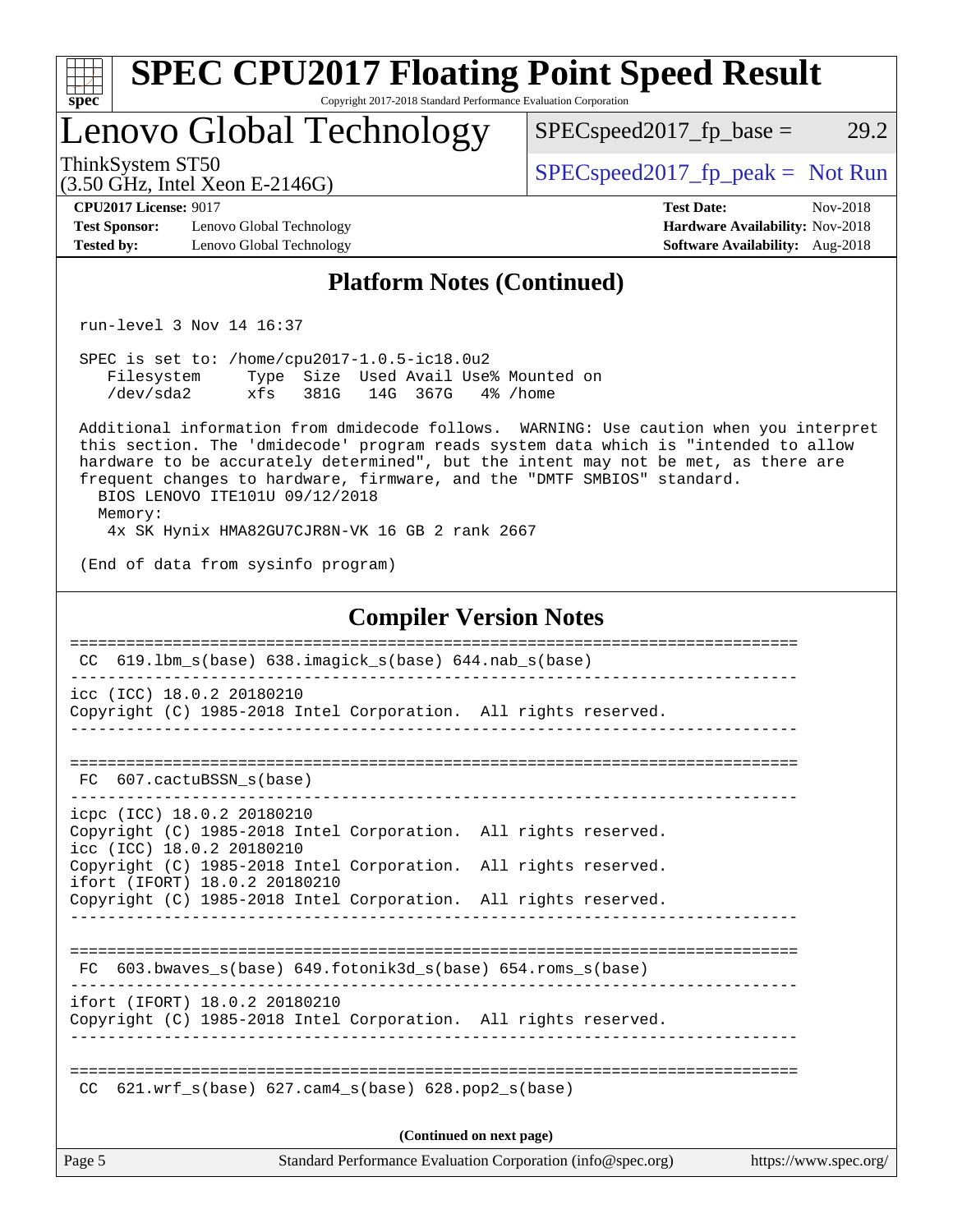

#### **[SPEC CPU2017 Floating Point Speed Result](http://www.spec.org/auto/cpu2017/Docs/result-fields.html#SPECCPU2017FloatingPointSpeedResult)** Copyright 2017-2018 Standard Performance Evaluation Corporation

## Lenovo Global Technology

 $SPEC speed2017_fp\_base = 29.2$ 

(3.50 GHz, Intel Xeon E-2146G)

ThinkSystem ST50  $SPEC speed2017$ \_fp\_peak = Not Run

**[Test Sponsor:](http://www.spec.org/auto/cpu2017/Docs/result-fields.html#TestSponsor)** Lenovo Global Technology **[Hardware Availability:](http://www.spec.org/auto/cpu2017/Docs/result-fields.html#HardwareAvailability)** Nov-2018 **[Tested by:](http://www.spec.org/auto/cpu2017/Docs/result-fields.html#Testedby)** Lenovo Global Technology **[Software Availability:](http://www.spec.org/auto/cpu2017/Docs/result-fields.html#SoftwareAvailability)** Aug-2018

**[CPU2017 License:](http://www.spec.org/auto/cpu2017/Docs/result-fields.html#CPU2017License)** 9017 **[Test Date:](http://www.spec.org/auto/cpu2017/Docs/result-fields.html#TestDate)** Nov-2018

### **[Compiler Version Notes \(Continued\)](http://www.spec.org/auto/cpu2017/Docs/result-fields.html#CompilerVersionNotes)**

----------------------------------------------------------------------------- ifort (IFORT) 18.0.2 20180210

Copyright (C) 1985-2018 Intel Corporation. All rights reserved. icc (ICC) 18.0.2 20180210 Copyright (C) 1985-2018 Intel Corporation. All rights reserved. ------------------------------------------------------------------------------

## **[Base Compiler Invocation](http://www.spec.org/auto/cpu2017/Docs/result-fields.html#BaseCompilerInvocation)**

[C benchmarks](http://www.spec.org/auto/cpu2017/Docs/result-fields.html#Cbenchmarks): [icc -m64 -std=c11](http://www.spec.org/cpu2017/results/res2018q4/cpu2017-20181126-09926.flags.html#user_CCbase_intel_icc_64bit_c11_33ee0cdaae7deeeab2a9725423ba97205ce30f63b9926c2519791662299b76a0318f32ddfffdc46587804de3178b4f9328c46fa7c2b0cd779d7a61945c91cd35)

[Fortran benchmarks](http://www.spec.org/auto/cpu2017/Docs/result-fields.html#Fortranbenchmarks): [ifort -m64](http://www.spec.org/cpu2017/results/res2018q4/cpu2017-20181126-09926.flags.html#user_FCbase_intel_ifort_64bit_24f2bb282fbaeffd6157abe4f878425411749daecae9a33200eee2bee2fe76f3b89351d69a8130dd5949958ce389cf37ff59a95e7a40d588e8d3a57e0c3fd751)

[Benchmarks using both Fortran and C](http://www.spec.org/auto/cpu2017/Docs/result-fields.html#BenchmarksusingbothFortranandC): [ifort -m64](http://www.spec.org/cpu2017/results/res2018q4/cpu2017-20181126-09926.flags.html#user_CC_FCbase_intel_ifort_64bit_24f2bb282fbaeffd6157abe4f878425411749daecae9a33200eee2bee2fe76f3b89351d69a8130dd5949958ce389cf37ff59a95e7a40d588e8d3a57e0c3fd751) [icc -m64 -std=c11](http://www.spec.org/cpu2017/results/res2018q4/cpu2017-20181126-09926.flags.html#user_CC_FCbase_intel_icc_64bit_c11_33ee0cdaae7deeeab2a9725423ba97205ce30f63b9926c2519791662299b76a0318f32ddfffdc46587804de3178b4f9328c46fa7c2b0cd779d7a61945c91cd35)

[Benchmarks using Fortran, C, and C++:](http://www.spec.org/auto/cpu2017/Docs/result-fields.html#BenchmarksusingFortranCandCXX) [icpc -m64](http://www.spec.org/cpu2017/results/res2018q4/cpu2017-20181126-09926.flags.html#user_CC_CXX_FCbase_intel_icpc_64bit_4ecb2543ae3f1412ef961e0650ca070fec7b7afdcd6ed48761b84423119d1bf6bdf5cad15b44d48e7256388bc77273b966e5eb805aefd121eb22e9299b2ec9d9) [icc -m64 -std=c11](http://www.spec.org/cpu2017/results/res2018q4/cpu2017-20181126-09926.flags.html#user_CC_CXX_FCbase_intel_icc_64bit_c11_33ee0cdaae7deeeab2a9725423ba97205ce30f63b9926c2519791662299b76a0318f32ddfffdc46587804de3178b4f9328c46fa7c2b0cd779d7a61945c91cd35) [ifort -m64](http://www.spec.org/cpu2017/results/res2018q4/cpu2017-20181126-09926.flags.html#user_CC_CXX_FCbase_intel_ifort_64bit_24f2bb282fbaeffd6157abe4f878425411749daecae9a33200eee2bee2fe76f3b89351d69a8130dd5949958ce389cf37ff59a95e7a40d588e8d3a57e0c3fd751)

### **[Base Portability Flags](http://www.spec.org/auto/cpu2017/Docs/result-fields.html#BasePortabilityFlags)**

 603.bwaves\_s: [-DSPEC\\_LP64](http://www.spec.org/cpu2017/results/res2018q4/cpu2017-20181126-09926.flags.html#suite_basePORTABILITY603_bwaves_s_DSPEC_LP64) 607.cactuBSSN\_s: [-DSPEC\\_LP64](http://www.spec.org/cpu2017/results/res2018q4/cpu2017-20181126-09926.flags.html#suite_basePORTABILITY607_cactuBSSN_s_DSPEC_LP64) 619.lbm\_s: [-DSPEC\\_LP64](http://www.spec.org/cpu2017/results/res2018q4/cpu2017-20181126-09926.flags.html#suite_basePORTABILITY619_lbm_s_DSPEC_LP64) 621.wrf\_s: [-DSPEC\\_LP64](http://www.spec.org/cpu2017/results/res2018q4/cpu2017-20181126-09926.flags.html#suite_basePORTABILITY621_wrf_s_DSPEC_LP64) [-DSPEC\\_CASE\\_FLAG](http://www.spec.org/cpu2017/results/res2018q4/cpu2017-20181126-09926.flags.html#b621.wrf_s_baseCPORTABILITY_DSPEC_CASE_FLAG) [-convert big\\_endian](http://www.spec.org/cpu2017/results/res2018q4/cpu2017-20181126-09926.flags.html#user_baseFPORTABILITY621_wrf_s_convert_big_endian_c3194028bc08c63ac5d04de18c48ce6d347e4e562e8892b8bdbdc0214820426deb8554edfa529a3fb25a586e65a3d812c835984020483e7e73212c4d31a38223) 627.cam4\_s: [-DSPEC\\_LP64](http://www.spec.org/cpu2017/results/res2018q4/cpu2017-20181126-09926.flags.html#suite_basePORTABILITY627_cam4_s_DSPEC_LP64) [-DSPEC\\_CASE\\_FLAG](http://www.spec.org/cpu2017/results/res2018q4/cpu2017-20181126-09926.flags.html#b627.cam4_s_baseCPORTABILITY_DSPEC_CASE_FLAG) 628.pop2\_s: [-DSPEC\\_LP64](http://www.spec.org/cpu2017/results/res2018q4/cpu2017-20181126-09926.flags.html#suite_basePORTABILITY628_pop2_s_DSPEC_LP64) [-DSPEC\\_CASE\\_FLAG](http://www.spec.org/cpu2017/results/res2018q4/cpu2017-20181126-09926.flags.html#b628.pop2_s_baseCPORTABILITY_DSPEC_CASE_FLAG) [-convert big\\_endian](http://www.spec.org/cpu2017/results/res2018q4/cpu2017-20181126-09926.flags.html#user_baseFPORTABILITY628_pop2_s_convert_big_endian_c3194028bc08c63ac5d04de18c48ce6d347e4e562e8892b8bdbdc0214820426deb8554edfa529a3fb25a586e65a3d812c835984020483e7e73212c4d31a38223) [-assume byterecl](http://www.spec.org/cpu2017/results/res2018q4/cpu2017-20181126-09926.flags.html#user_baseFPORTABILITY628_pop2_s_assume_byterecl_7e47d18b9513cf18525430bbf0f2177aa9bf368bc7a059c09b2c06a34b53bd3447c950d3f8d6c70e3faf3a05c8557d66a5798b567902e8849adc142926523472) 638.imagick\_s: [-DSPEC\\_LP64](http://www.spec.org/cpu2017/results/res2018q4/cpu2017-20181126-09926.flags.html#suite_basePORTABILITY638_imagick_s_DSPEC_LP64) 644.nab\_s: [-DSPEC\\_LP64](http://www.spec.org/cpu2017/results/res2018q4/cpu2017-20181126-09926.flags.html#suite_basePORTABILITY644_nab_s_DSPEC_LP64) 649.fotonik3d\_s: [-DSPEC\\_LP64](http://www.spec.org/cpu2017/results/res2018q4/cpu2017-20181126-09926.flags.html#suite_basePORTABILITY649_fotonik3d_s_DSPEC_LP64) 654.roms\_s: [-DSPEC\\_LP64](http://www.spec.org/cpu2017/results/res2018q4/cpu2017-20181126-09926.flags.html#suite_basePORTABILITY654_roms_s_DSPEC_LP64)

## **[Base Optimization Flags](http://www.spec.org/auto/cpu2017/Docs/result-fields.html#BaseOptimizationFlags)**

[C benchmarks](http://www.spec.org/auto/cpu2017/Docs/result-fields.html#Cbenchmarks):

```
-Wl,-z,muldefs -xCORE-AVX2 -ipo -O3 -no-prec-div -qopt-prefetch
-ffinite-math-only -qopt-mem-layout-trans=3 -qopenmp -DSPEC_OPENMP
-L/usr/local/je5.0.1-64/lib -ljemalloc
```
**(Continued on next page)**

| Page 6<br>Standard Performance Evaluation Corporation (info@spec.org) | https://www.spec.org/ |
|-----------------------------------------------------------------------|-----------------------|
|-----------------------------------------------------------------------|-----------------------|